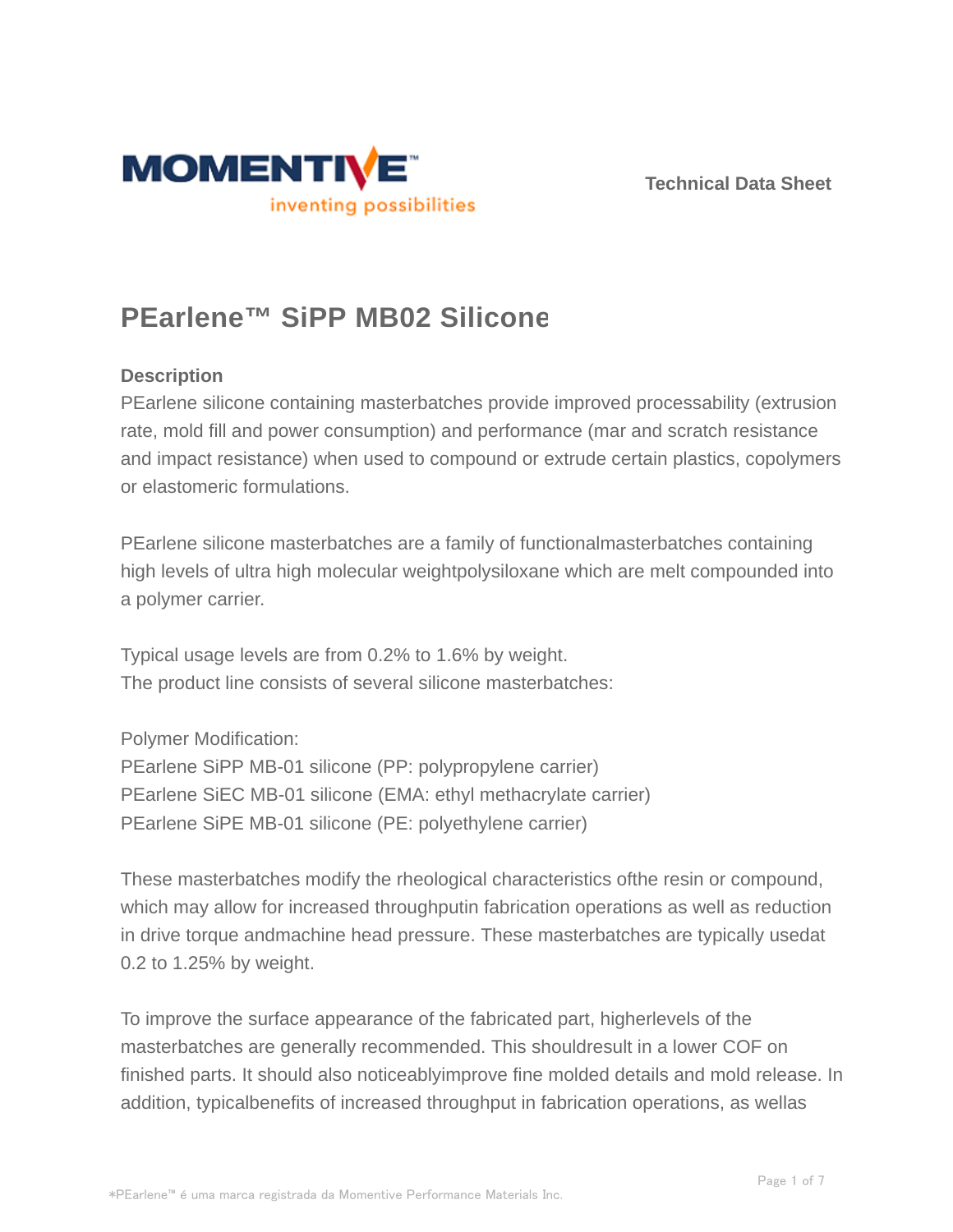reduction in drive torque and head pressure, may allow for asavings in manufacturing variable costs.

Select the carrier compatible with your formulation or check withMomentive Performance Materials for detailed information.

#### **Key Features and Benefits**

- Excellent curl memory, even in high humidity, for longlasting PEarlene silicone containing masterbatches:
- Improved lubricity of fabricated part
- Improved mar resistance
- Improved scratch resistance
- Improved impact resistance
- Increased fabrication line throughput
- Reduced extrusion drive load
- Reduced extruder head pressure
- Increased time between cleanup of extruder, die and mold
- Reduced energy usage in processing

#### **Typical Physical Properties**

| Form                              | Uniform, free flowing pellets                                                                                  |
|-----------------------------------|----------------------------------------------------------------------------------------------------------------|
| Description                       | Off white, free from foreign materials                                                                         |
| Nominal density (gm/cc) at 20°C   | .94-.96                                                                                                        |
| MFI (190°C $@$ 2.16 Kg)           | 18.0 g/10 min(PEarlene SiEC MB-01)<br>13.8 g/10 min(PEarlene SiPE MB-01)<br>9.64 g/10 min(PEarlene SiPP MB-01) |
| Typical Usage Levels, % by weight | $0.2$ to 1.6                                                                                                   |
| Active Ingredients, %             | 50 typically (40 on EMA carrier)                                                                               |
| Boiling Point, °C                 | >300                                                                                                           |
| Odor                              | <b>Essentially odorless</b>                                                                                    |
| Solubility in water               | Insoluble                                                                                                      |
| Flashpoint, °C                    | >200 (liquid component)                                                                                        |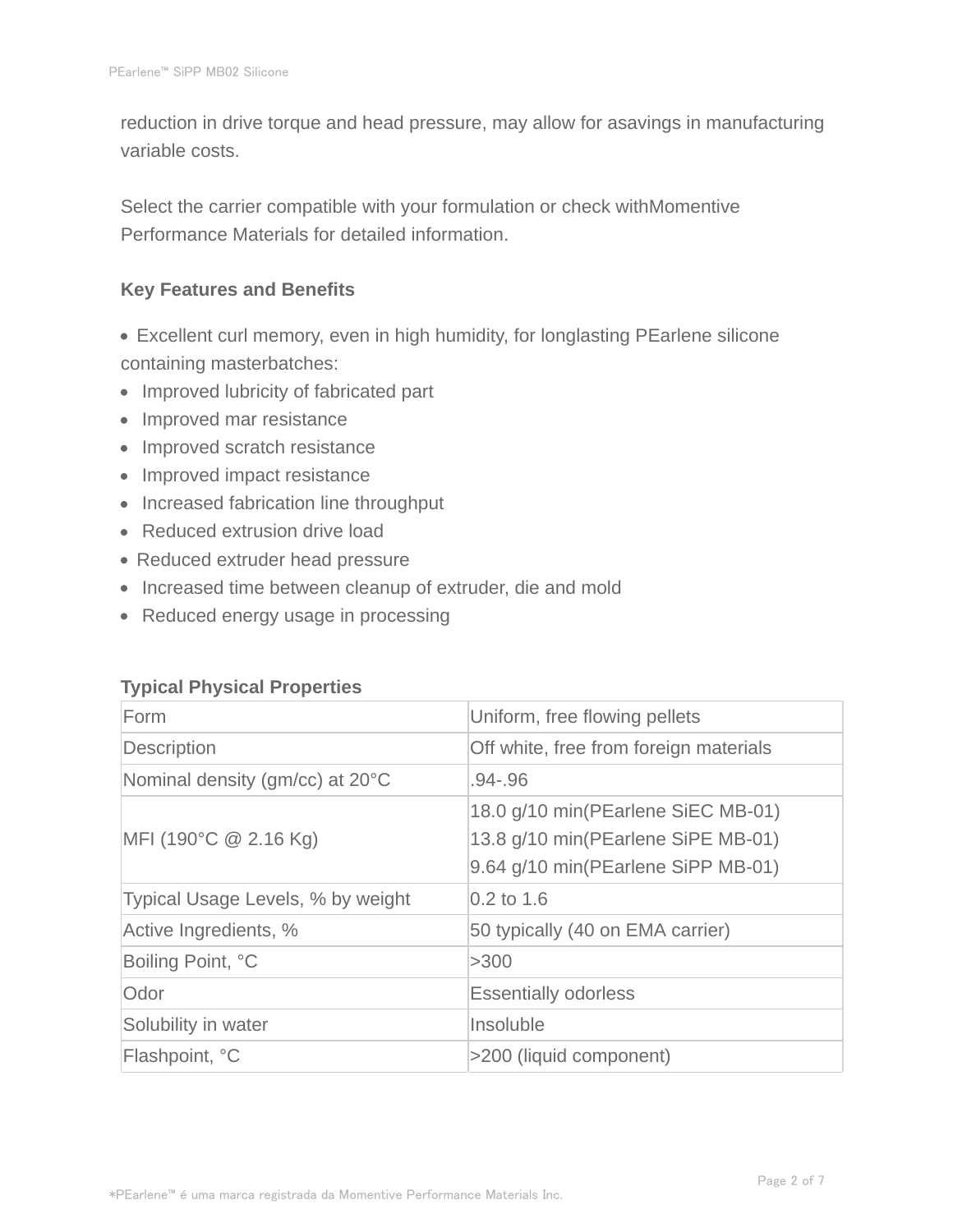| Melting Point, °C | 70 (EMA carriers)   |
|-------------------|---------------------|
|                   | $100$ (PE carriers) |

See MSDS (SDS) and final Technical Bulletin for additional details. Some physical properties may be estimated.

## **Potential Applications**

PEarlene silicone masterbatches may be excellent candidates for consideration in compounding operations and extrusion based fabrication processes including: wire, cable and pipe extrusion; injection and compression molding; blown and cast film; foaming operations (closed and open cell as well as structural); thermoforming; roto molding etc.

These masterbathes are believed to be effective in polyolefins (PP, PE and their copolymers, PVC, PS, SAN, Nylon, PC and ABS).

Generally, the PEarlene silicone masterbatches can be added to the resin or compound during the final melt extrusion or fabrication step. The additive must be homogeneously mixed with the resin or compound in the melt process to yield the full cost effective benefit of the additive. Compounds containing PEarlene silicone masterbatches may be available from your resin or compound supplier.

Compound manufactures can add the masterbatches during continuous or batch melt compounding operations.

Improper mixing or the use of the wrong type or wrong level of additive will not result in the expected performance enhancements.

## **Product Usage**

The PEarlene family of silicone based masterbatches are free flowing, dry, pelleted materials which may be excellent candidates for consideration in formulating into a variety of resin based compounds. The product contains no halogens. The ultra high molecular weight polysiloxanes have been shown to be effective in various applications. The product is used by blending and/or adding to resin or fully or partially formulated compounds and then melt processed. It is critical that the processing provides a homogenous distribution of the masterbatch in the final resin or compound.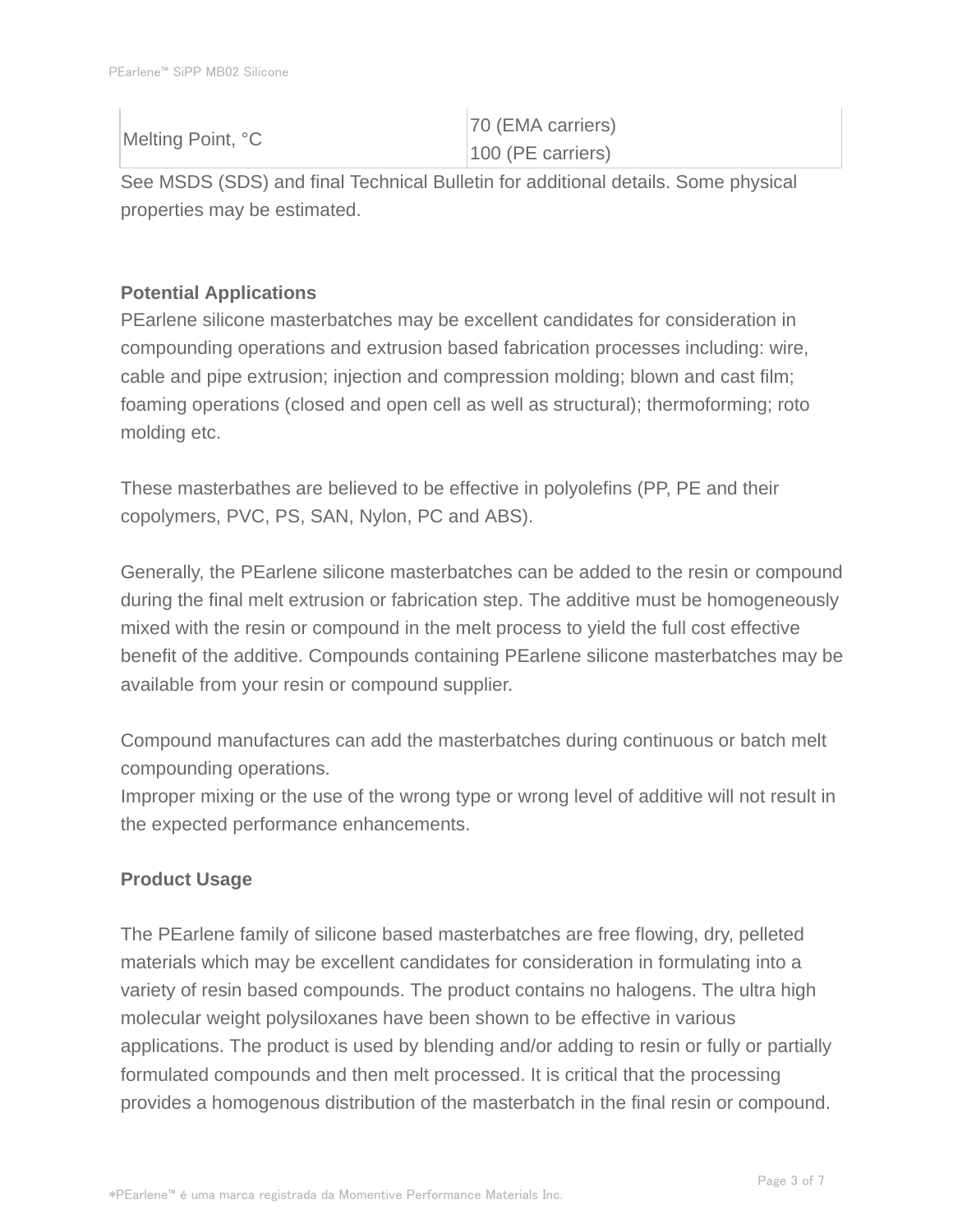The melt processing typically can be accomplished employing the same fabrication conditions normally used for the base compound. Unmodified conventional handling and processing equipment has been used for this step.

The product is essentially odorless and colorless (though some grades are off white). The product will not normally affect the odor or color of the material it is added to especially after final fabrication.

At low addition levels of PEarlene silicone masterbatches (PEarlene SiPE MB-01 silicone, PEarlene SiPP MB-01 silicone and PEarlene SiEC MB-01 silicone), between 0.2% to 1.25% by weight, the resin and/or compound will typically be rheologically modified which may result in an improvement in flow. This may allow for better mold flow and fill, replication of fine mold details with more precision and easier part release without the need for a separate mold release agent. Parts made with these masterbatches are generally less subject to warpage. The process should benefit from an increase in throughput and a reduction in machine torque and pressure, and may thereby lower manufacturing variable costs.

With addition of PEarlene silicone masterbatches (PEarlene SiPE MB-01 silicone, PEarlene SiPP MB-01 silicone and PEarlene SiEC MB-01 silicone) typically the COF of the final part will be improved, the surface finish will be enhanced, and the abrasion resistance and the mar resistance of the fabricated part will be enhanced.

Generally, the tensile and elongation properties of the final products will only be slightly effected by the PEarlene silicone masterbatches even at the highest recommended level of addition and the impact resistance will be improved especially at low temperatures.

#### **Patent Status**

Standard copy to come **Product Safety, Handling and Storage**

Standard copy to come

#### **Processing Recommendations**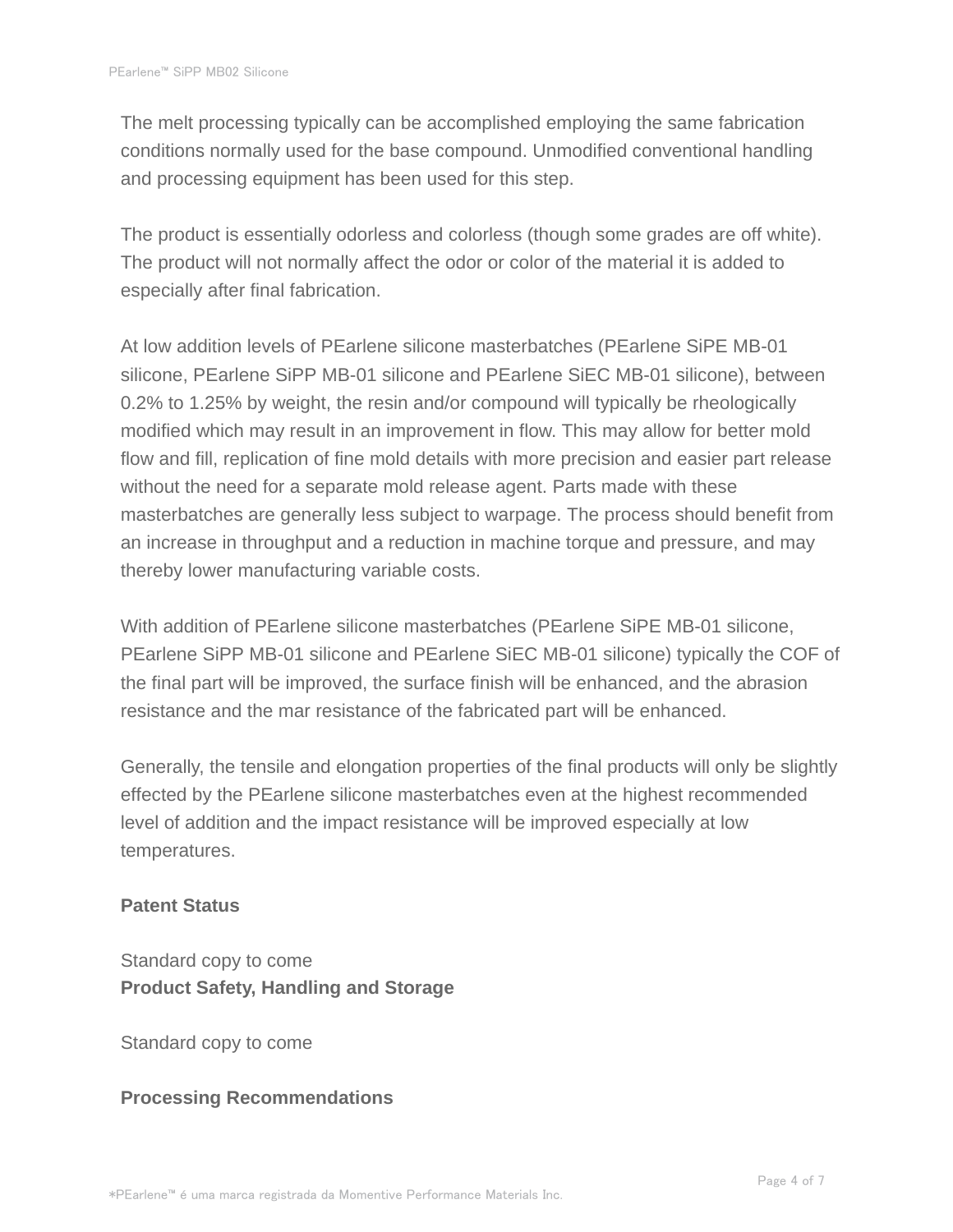The family of PEarlene silicone based masterbatches are added to the formulation and typically processed on conventional equipment under the same processing conditions recommended for the base resins and/or compounds. No special conditions or process modifications are generally required. However, the PEarlene silicone masterbatches must be melt processed under conditions which will assure a high level of homogeneity in the final product. These ultra high molecular weight based polysiloxane based masterbatches may prevent screw slippage.

It should be noted that it might be necessary to increase the extrusion speed and reduce machine temperature settings to get the full benefit of the additional throughput which may be available when using these masterbatches. The process may also benefit from less frequent shut downs for screw, screen, die and tooling cleanup. In addition the cleaning of machine parts will generally require less time and effort. Patent Status Nothing contained herein shall be construed to imply the non existence of any relevant patents or to constitute the permission, inducement or recommendation to practice any invention covered by any patent, without authority from the owner of the patent. Product Safety, Handling and Storage Customers

#### **Limitations**

Standard copy to come

# **Contact Information** Email commercial.services@momentive.com

#### **Telephone**

| <b>Americas</b>        | <b>Latin America</b> | <b>EMEAI- Europe, Middle</b><br>East, Africa & India | <b>ASIA PACIFIC</b> |
|------------------------|----------------------|------------------------------------------------------|---------------------|
| +1 800 295 2392 Brazil |                      | <b>Europe</b>                                        | China               |
| Toll free*             | +55 11 4534 9650     | +390510924300                                        | 800 820 0202        |
| +704 805 6946          | <b>Direct Number</b> | Direct number                                        | Toll free           |
| <b>Direct Number</b>   |                      |                                                      | +86 21 3860 4892    |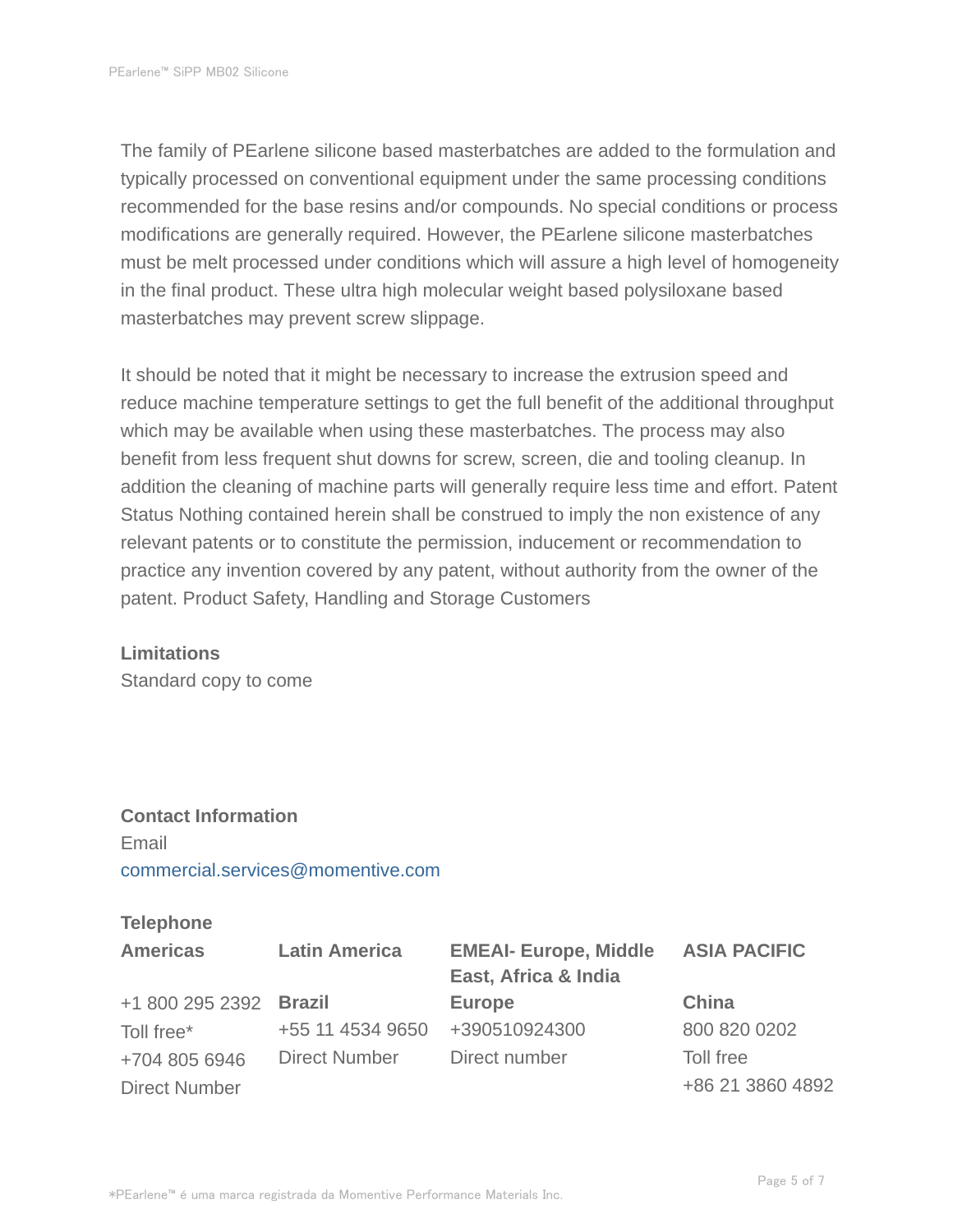|               |                      |                           | Direct number   |
|---------------|----------------------|---------------------------|-----------------|
| *All American | <b>Mexico</b>        | India, Middle East &      | Japan           |
| countries     | +52 55 2169 7670     | <b>Africa</b>             | +81 3 5544 3111 |
|               | <b>Direct Number</b> | + 91 44 71212207          | Direct number   |
|               |                      | Direct number*            |                 |
|               |                      | *All Middle Eastern       | <b>Korea</b>    |
|               |                      | countries, Africa, India, | +82 2 6201 4600 |

For literature and technical assistance, visit our website at: www.momentive.com

#### **DISCLAIMER:**

**THE MATERIALS, PRODUCTS AND SERVICES OF MOMENTIVE PERFORMANCE MATERIALS INC. AND ITS SUBSIDIARIES AND AFFILIATES (COLLECTIVELY "SUPPLIER"), ARE SOLD SUBJECT TO SUPPLIER'S STANDARD CONDITIONS OF SALE, WHICH ARE INCLUDED IN THE APPLICABLE DISTRIBUTOR OR OTHER SALES AGREEMENT, PRINTED ON THE BACK OF ORDER ACKNOWLEDGMENTS AND INVOICES, AND AVAILABLE UPON REQUEST. ALTHOUGH ANY INFORMATION, RECOMMENDATIONS, OR ADVICE CONTAINED HEREIN IS GIVEN IN GOOD FAITH, SUPPLIER MAKES NO WARRANTY OR GUARANTEE, EXPRESS OR IMPLIED, (i) THAT THE RESULTS DESCRIBED HEREIN WILL BE OBTAINED UNDER END-USE CONDITIONS, OR (ii) AS TO THE EFFECTIVENESS OR SAFETY OF ANY DESIGN INCORPORATING ITS PRODUCTS, MATERIALS, SERVICES, RECOMMENDATIONS OR ADVICE. EXCEPT AS PROVIDED IN SUPPLIER'S STANDARD CONDITIONS OF SALE, SUPPLIER AND ITS REPRESENTATIVES SHALL IN NO EVENT BE RESPONSIBLE FOR ANY LOSS RESULTING FROM ANY USE OF ITS MATERIALS, PRODUCTS OR SERVICES DESCRIBED HEREIN.** Each user bears full responsibility for making its own determination as to the suitability of Supplier's materials, services, recommendations, or advice for its own particular use. Each user must identify and perform all tests and analyses necessary to assure that its finished parts incorporating Supplier's products, materials, or services will be safe and suitable for use under end-use conditions. Nothing in this or any other document, nor any oral recommendation or advice, shall be deemed to alter, vary, supersede, or waive any provision of Supplier's standard Conditions of Sale or this Disclaimer, unless any such modification is specifically agreed to in a writing signed by Supplier. No statement